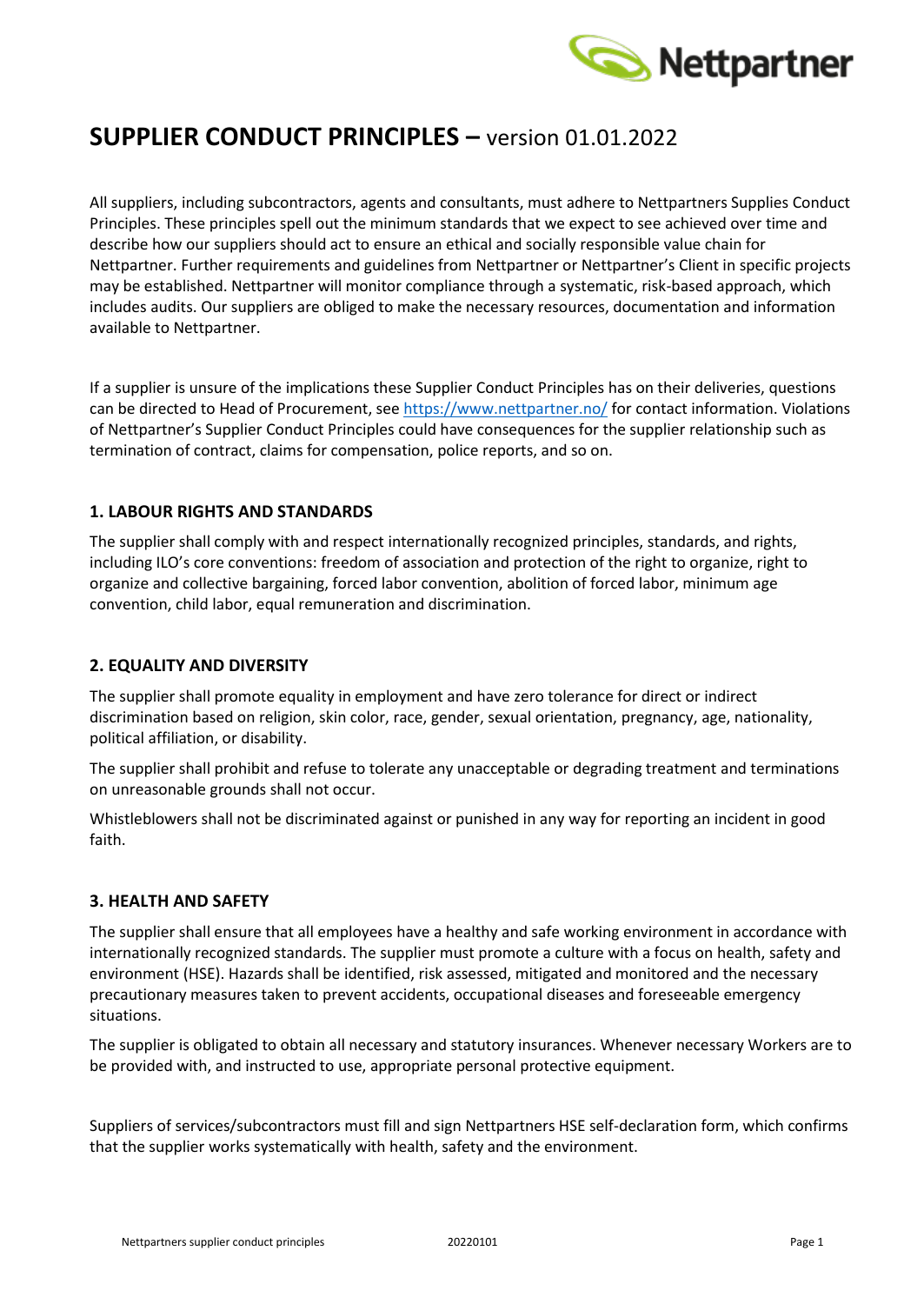

## **4. ENVIRONMENT**

Nettpartner will use procurement as an important tool to achieve our environmental and sustainability goals. Suppliers who work for Nettpartner must, as a minimum, be able to document that they have a system that meets the requirements of internal control regulations and environmental legislation. The supplier shall minimize its environmental impact and continuously contribute to measures that reduce emissions throughout the value chain.

Nettpartner will give preference to suppliers who have environmental certifications (such as ISO 14001), and suppliers who can deliver eco-labeled products as well as provide information about the emissions of the products (EPD) when choosing new suppliers.

Nettpartner shall always be able to carry out inspections of the supplier to ensure that the supplier complies with environmental standards and requirements.

## **5. ANTI-CORRUPTION**

None of the supplier's employees or agents shall directly or indirectly offer, promise, give or receive bribes, illegal or inappropriate gifts or other improper benefits for the purpose of obtaining business or personal benefits.

The supplier shall be firmly opposed to all forms of corruption, and counteract money laundering, and take necessary precautions to prevent the company's financial transactions from being used to launder money.

#### **6. WORK RELATED CRIMES**

The supplier shall make sure that no forms of work-related crime (e.g., undeclared work, social dumping, unworthy pay and working conditions, etc.) occur, either in its own company, among its subcontractors or in the rest of the supplier's value chain. Nettpartner view such incidents as very significant, and breaches may result in termination of the contract with immediate effect.

#### **7. COMPETITON**

The supplier must set high business ethical standards and compete in accordance with applicable laws and business ethics. The supplier shall under no circumstances cause or be part of any breach of general or special competition regulations, including illegal cooperation on pricing, illegal sharing of market information, etc. The supplier shall act with honesty, fairness and integrity.

#### **8. INTERNATIONAL SANCTIONS**

The supplier shall not do business with countries, groups, organizations, or individuals who are subject to sanctions from the UN, EU, Norwegian authorities or other relevant local authorities. The supplier shall not use suppliers or partners operating in such countries without sufficient research to ensure that the products and/or services in question are not covered by the restrictions. The supplier's CEO is responsible for ensuring that this is done.

#### **9. CONFLICT OF INTEREST**

The supplier must actively refrain from actions and avoid situation where one could get into a conflict of interest. The supplier's employees shall not work with activities, directly or indirectly, where a conflict of interest may arise between Nettpartner and the supplier's employees, their family or related interests. The